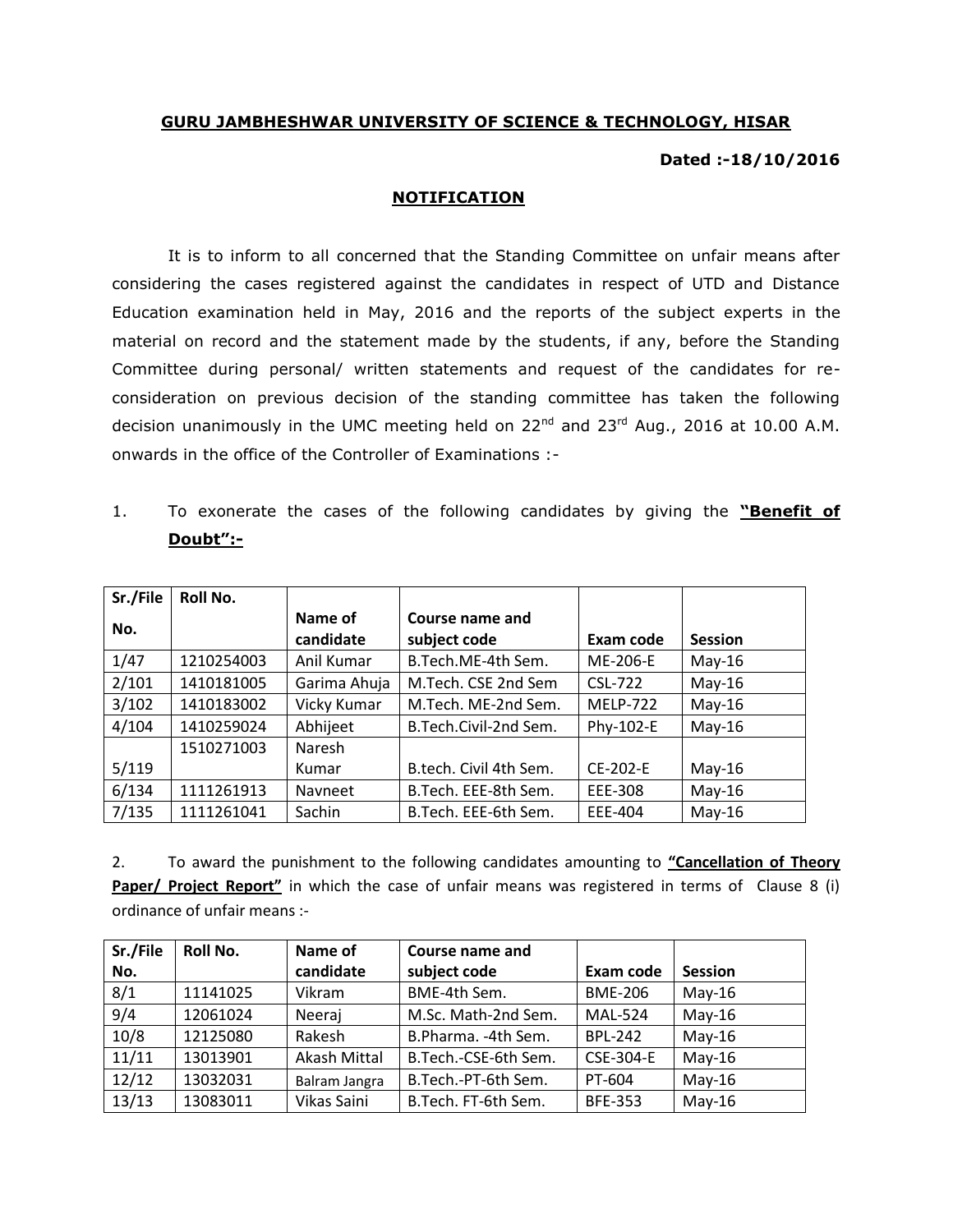| 14/14 | 13083019   | Mintu               | B.Tech. FT-6th Sem.<br><b>BFE-353</b> |                 | $May-16$           |
|-------|------------|---------------------|---------------------------------------|-----------------|--------------------|
| 15/16 | 13125043   | Rakesh Saini        | B.Pharma. - 2nd Sem.                  | <b>BPL-121</b>  | $May-16$           |
| 16/17 | 13171018   | Chaman              | B.Physi.-4th Sem.<br><b>BPT-241</b>   |                 | $May-16$           |
| 17/18 | 14014040   | Ravi Sharma         | B.Tech. IT-2nd Sem.<br>CYL-101-E      |                 | $May-16$           |
| 18/20 | 14101100   | Aditya              | <b>MBA-205</b><br>MBA-2nd Sem.        |                 | May-16             |
| 19/21 | 14125026   | Rakesh              | B.Pharma.-4th Sem.                    | <b>BPL-242</b>  | May-16             |
| 20/22 | 14125047   | Rahul Saini         | B.Pharma. - 4th Sem.                  | <b>BPL-242</b>  | $May-16$           |
| 21/23 | 14172009   | Radhe Shyam         | M. Physiotherapy-                     | <b>MPTh-822</b> | May-16             |
| 22/24 | 15072036   | Ashok Kumar         | M.Sc. Phy.-2nd Sem.                   | <b>PHL-508</b>  | May-16             |
|       | 15106048   |                     |                                       | MBA/IB-         |                    |
| 23/25 |            | Ankit Kumar         | MBA-2nd Sem.                          | 207             | May-16             |
| 24/26 | 1110153004 | Deepika Rani        | B.Tech.ECE-2nd Sem.                   | Phy-102-E       | $May-16$           |
| 25/28 | 1110154009 | Sunil Kumar         | B.Tech.Mech-2nd Sem                   | Math-102-E      | $May-16$           |
| 26/29 | 1110159916 | Vikash              | B. Tech. Civil 4th Sem                | <b>CE-204E</b>  | $May-16$           |
| 27/30 | 1110159952 | Sunil               | B.Tech.Civil-6th Sem.                 | CE-302-E        | $May-16$           |
| 28/31 | 1110254919 | Amit Singh          | B.Tech. Mech.-6th Sem                 | ME-308-E        | $May-16$           |
|       | 1110559912 | Mukesh              |                                       |                 |                    |
| 29/33 |            | Kumar               | B. Tech. Civil-4th Sem.               | CE-208-E        | May-16             |
|       | 1110654015 | Sandeep             |                                       |                 |                    |
| 30/34 |            | Kumar               | B.Tech.ME-6th Sem.                    | ME-302-E        | May-16             |
| 31/35 | 1110654907 | Inder Singh         | B.Tech.ME-6th Sem.                    | ME-302-E        | $May-16$           |
| 32/38 | 1210159003 | Ravinder Singh      | B.Tech.Civil-6th Sem.                 | CE-312-E        | May-16             |
| 33/40 | 1210159914 | Kuldip              | B. Tech. Civ 8th Sem                  | CE-406E         | May-16<br>$May-16$ |
| 34/41 | 1210159917 | Prittam             | B. Tech. Civ 8th Sem                  | <b>CE-406E</b>  |                    |
|       | 1210259004 | Sudesh              |                                       |                 |                    |
| 35/48 |            | Kumar               | B.Tech.Civil-2nd Sem.                 | Phy-102-E       | May-16<br>$May-16$ |
| 36/49 | 1210259036 | Ramavtar            | B.Tech.Civil-6th Sem.                 | CE-306-E        |                    |
| 37/50 | 1210260007 | Sandeep             | B. Tech. Civil 4th Sem                | <b>CE-204E</b>  | May-16             |
| 38/51 | 1210260013 | Pardeep             | B.Tech. EE-6th Sem.                   | ET-312-E        | $May-16$           |
| 39/53 | 1210463005 | Parul Kumar         | B.Tech. Arch 8th Sem                  | AR-412          | $May-16$           |
| 40/55 | 1210554007 | Sahendra            | B.Tech. Mech-8th Sem                  | ME-466-E        | May-16             |
| 41/56 | 1210554009 | Sonu                | B.Tech. Mech-4th Sem                  | ME-204-E        | $May-16$           |
| 42/58 | 1210659013 | Parvesh Kumar       | B.Tech.Civil-8th Sem.                 | <b>CE-406E</b>  | May-16             |
| 43/59 | 1210659907 | Amit Kumar          | B.Tech.Civil-8th Sem.                 | CE-404-E        | $May-16$           |
| 44/60 | 1210659909 | Sonu Kumar          | B.Tech.Civil-8th Sem.                 | CE-404-E        | $May-16$           |
| 45/63 | 1211153045 | Sidharth            | B.Tech.ECE-2nd Sem.                   | Phy-102-E       | $May-16$           |
| 46/64 | 1211158002 | <b>Bharat Kumar</b> | B.Tech.FT-2nd Sem.                    | Phy-102-E       | $May-16$           |
|       | 1211254901 |                     | B. Tech. Mech. 8th                    |                 |                    |
| 47/66 |            | Sunil Kumar         | Sem                                   | <b>ME-402E</b>  | May-16             |
| 48/68 | 1211259945 | Sharanjeet          | B.Tech.Civil-8th Sem.                 | CE-414-E        | $May-16$           |
| 49/69 | 1310151001 | Sonu                | B. Tech. CSE 6th Sem                  | IT-303E         | $May-16$           |
| 50/70 | 1310159906 | <b>Avtar Singh</b>  | B. Tech. Civil 6th Sem                | CE-304E         | $May-16$           |
| 51/74 | 1310159933 | Ram Diya            | B. Tech. Civil 6th Sem                | <b>CE-306E</b>  | $May-16$           |
| 52/75 | 1310159941 | Sanjev Jangra       | B.Tech.Civil-4th Sem.                 | <b>CE-204E</b>  | $May-16$           |
| 53/76 | 1310160904 | Anmol               | B.Tech. EE-6th Sem.                   | ET-302-E        | $May-16$           |
| 54/77 | 1310254029 | Dinesh Kumar        | B.Tech.Mech-6th Sem                   | ME-308-E        | May-16             |
| 55/79 | 1310259036 | Ankur               | B.Tech. Civil 2nd Sem                 | Phy-102-E       | May-16             |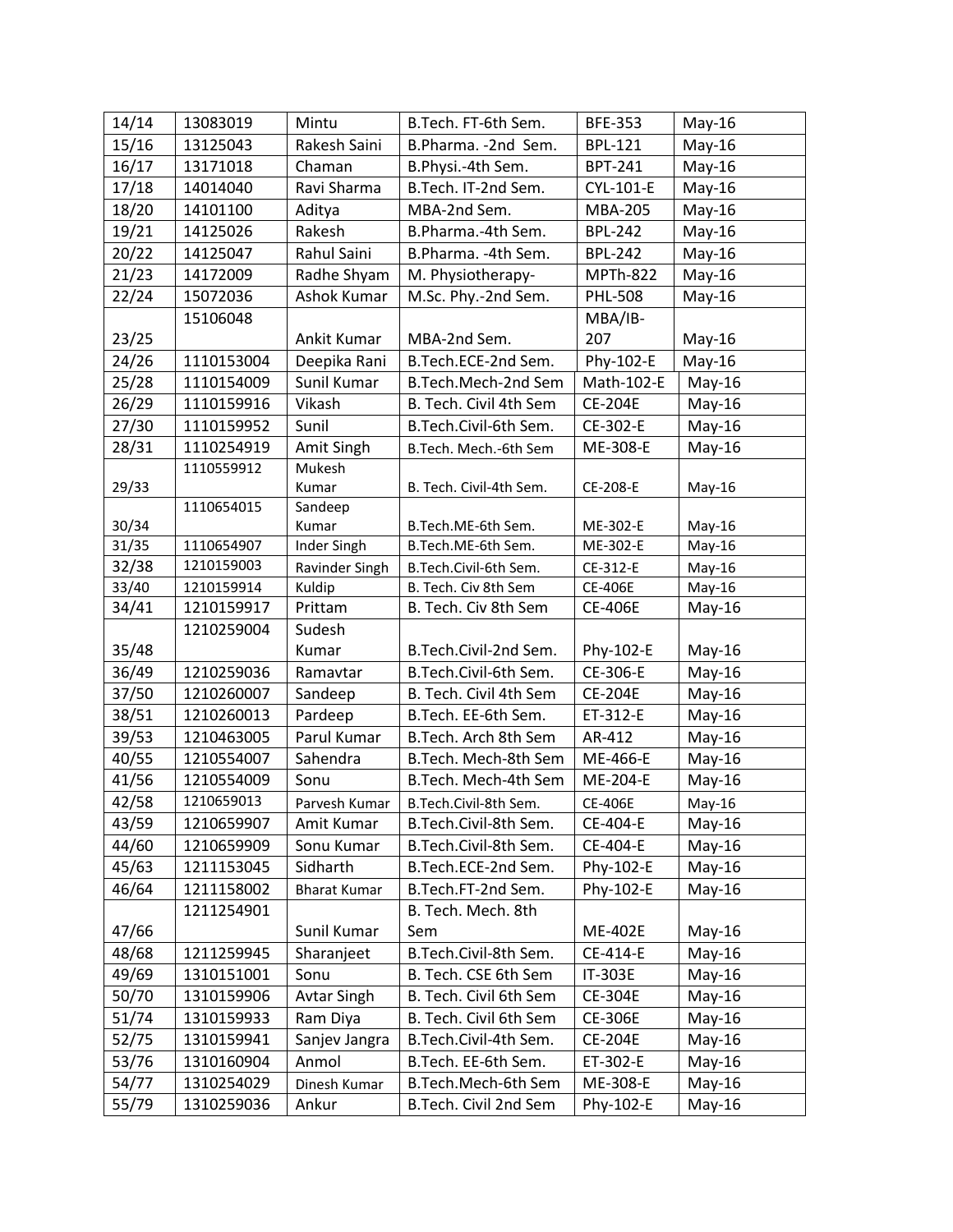| 56/82  | 1310260004  | Narender           | B. Tech. EE-4th Sem.     | ET-210-E        | $May-16$       |
|--------|-------------|--------------------|--------------------------|-----------------|----------------|
| 57/83  | 1310266004  | Rajesh Kumar       | B. Tech. EE 6th Sem      | ET-306          | $May-16$       |
| 58/84  | 1310266004  | Rajesh Kumar       | B.Tech. EE-6th Sem.      | ET-404-E        | $May-16$       |
| 59/85  | 1310266005  | Sanjay Kumar       | B. Tech. EE 6th Sem      | ET-306          | $May-16$       |
| 60/86  | 1310266011  | Abhamanyu          | B.Tech. EE-6th Sem.      | ET-308-E        | $May-16$       |
| 61/87  | 1310266011  | Abhemanyu          | B.Tech. EE-6th Sem.      | ET-404-E        | $May-16$       |
| 62/88  | 1310559002  | Kanha Ram          | B.Tech. Civil 2nd Sem    | <b>CSE-101E</b> | $May-16$       |
| 63/93  | 1410154003  | Mukesh             | B.Tech.ME-2nd Sem.       | Phy-102-E       | May-16         |
| 64/94  | 1410154004  | Partap Singh       | B.Tech.ME-4th Sem.       | ME-202-E        | $May-16$       |
| 65/96  | 1410159010  | Mohit              | B.Tech.Civl-2nd Sem.     | Phy-102-E       | $May-16$       |
| 66/99  | 1410169902  | Vishnu             | B.Tech.Agri-4th Sem.     | AGE-202-E       | $May-16$       |
| 67/100 | 1410169903  | <b>Baljeet</b>     | B.Tech.Agri-4th Sem.     | AGE-202-E       | $May-16$       |
| 68/103 | 1410183019  | Jitendra Kr        | M. Tech. ME. 2nd Sem     | <b>MELP-722</b> | $May-16$       |
| 69/105 | 1410259042  | Harish Kumar       | B. Tech Civil 2nd Sem    | CH-101E         | $May-16$       |
| 70/106 | 1410266002  | Anup               | B.Tech.EE-4th Sem.       | ET-206-E        | $May-16$       |
| 71/107 | 1410559009  | Lalit Kumar        | B. Tech. Civil 4th Sem   | <b>CE-206E</b>  | $May-16$       |
| 72/108 | 1411151023  | Rohit              | B.Tech. CSE-4th Sem.     | IT-205-E        | $May-16$       |
| 73/109 | 1411159025  | <b>MD Mozakkir</b> | B.Tech.Civil-2nd Sem.    | ME-103-E        | $May-16$       |
| 74/112 | 1411259908  | Ravi Kant          | B.Tech.Civil-4th Sem.    | CE-204-E        | $May-16$       |
| 75/113 | 1510181010  | Sumit Goyal        | M.Tech.CSE-2nd Sem.      | <b>CSL-721</b>  | $May-16$       |
| 76/114 | 1510183001  | Ajay Kumar         | M.Tech.ME-2nd Sem.       | ME-736          | $May-16$       |
| 77/115 | 1510189001  | Amit Kumar         | M.Tech.EE-2nd Sem.       | <b>MTEE-102</b> | $May-16$       |
| 78/117 | 1510266002  | Ravinder Kr        | B. Tech. EE-4th Sem.     | ET-210-E        | $May-16$       |
| 79/120 | 1510281018  | K Punia            | M.Tech. CSE 2nd Sem      | <b>CSL-722</b>  | $May-16$       |
| 80/121 | 1511159001  | Abhishek           | B.Tech.Civil-2nd Sem.    | Phy-102-E       | $May-16$       |
| 81/124 | 13261145007 | Sandeep            | MCA-5th Sem.             | MS-33           | Jan./Feb.-2016 |
| 82/125 | 14111111001 | Amar               | MCA-3rd Yr.              | <b>MCA-301</b>  | May-16         |
| 83/131 | 12032019    | Hemant             | B.Tech. PT.-8th Sem.     | PT-805          | Jan./Feb.-2016 |
| 84/136 | 12171026    | Mohit              | B.Physio $-8^{th}$ sem.  | <b>BPT-485</b>  | May 2016       |
| 85/137 | 12171024    | Parvesh Kr.        | B.Physio $-8^{th}$ sem.  | <b>BPT-485</b>  | $May-16$       |
| 86/138 | 1511114036  | Isha Goyal         | BBA-1 <sup>st</sup> year | <b>BBA-104</b>  | July-16        |

3. To award the punishment to the following candidates amounting to "**Cancellation of Entire Examination (Theory Papers)"** in which the candidate appeared and the case of unfair means was registered in terms of Clause 8 (ii) of the unfair means Ordinance :-

| Sr./File | <b>Roll No.</b> | Name of     | Course name and      |                |                |
|----------|-----------------|-------------|----------------------|----------------|----------------|
| No.      |                 | candidate   | subject code         | Exam code      | <b>Session</b> |
| 87/2     | 12013055        | Manish Arya | B.Tech.-CSE-4th Sem. | IT-205-E       | $May-16$       |
| 88/3     | 12033042        | Vijay       | B.Tech.-PKT-6th Sem. | <b>PKT-602</b> | $May-16$       |
| 89/5     | 12125041        | Vikash      | B.Pharma. - 2nd Sem. | <b>BPL-125</b> | $May-16$       |
| 90/6     | 12125043        | Ankush      | B.Pharma. - 2nd Sem. | <b>BPL-125</b> | $May-16$       |
| 91/7     | 12125078        | Sunny       | B.Pharma. - 6th Sem. | <b>BPL-361</b> | $May-16$       |
| 92/9     | 12125080        | Rakesh      | B.Pharma. - 6th Sem. | <b>BPL-361</b> | $May-16$       |
| 93/10    | 13013064        | Pankaj      | B.Tech.-CSE-2nd Sem. | Phy-102-E      | $May-16$       |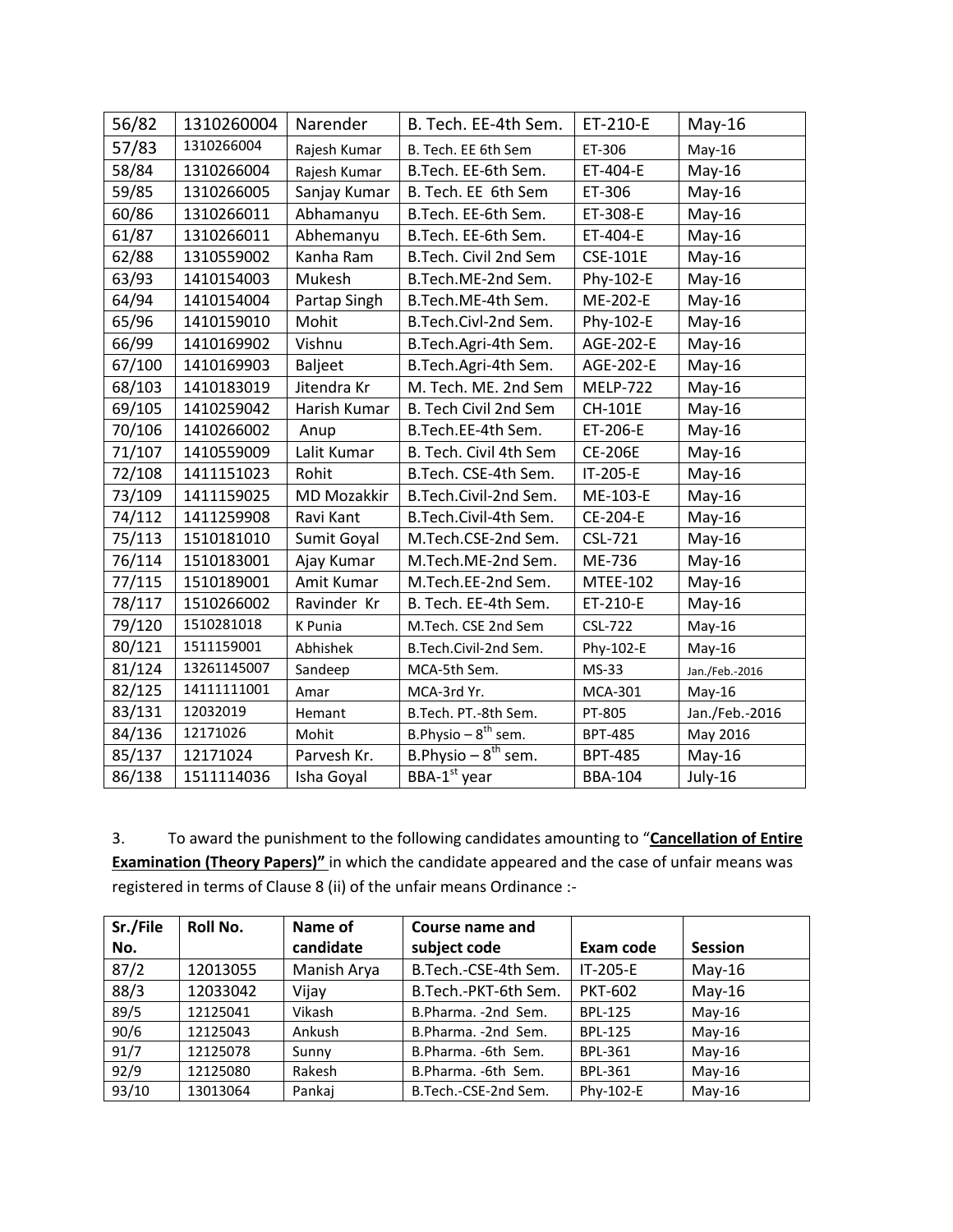| 94/15   | 13125025    | Ajay           | B.Pharma. -4th Sem.    | <b>BPL-242</b>   | $May-16$       |
|---------|-------------|----------------|------------------------|------------------|----------------|
| 95/19   | 14014041    | Rohtash        | B.Tech. IT-4th Sem.    | IT-202-E         | $May-16$       |
| 96/32   | 1110554004  | Anuj Kumar     | B. Tech. Mech 2nd Sem  | Phy-102-E        | May-16         |
| 97/36   | 1111252004  | Anil Kumar     | B.Tech IT 8th Sem.     | <b>CSE-402E</b>  | May-16         |
| 98/37   | 1210153906  | Neelam         | B. Tech.ECE 8th Sem    | EE-404E          | May-16         |
| 99/39   | 1210159010  | Deepak         | B.Tech.Civil-8th Sem.  | CE-402-E         | May-16         |
| 100/42  | 1210160902  | Anoop Singh    | B.Tech.EE-6th Sem.     | ET-306-E         | $May-16$       |
| 101/43  | 1210160921  | Suresh         | B.Tech.EE-4th Sem.     | <b>HUM-202-E</b> | May-16         |
| 102/44  | 1210251019  | Sunil Kumar    | B.Tech. CSE-8th Sem    | IT-470-E         | $May-16$       |
| 103/45  | 1210251019  | Sunil Kumar    | B.Tech.CSE-4th Sem.    | CSE-204-E        | May-16         |
| 104/46  | 1210251904  | Amit Kumar     | B. Tech. CSE 8th Sem   | IT-402E          | May-16         |
| 105/52  | 1210260901  | Ajay Kumar     | B. Tech. EE 6th Sem    | ET-306           | May-16         |
| 106/54  | 1210463025  | Sandeep        | B. Arch.-4th Sem.      | AR-210           | May-16         |
| 107/57  | 1210659009  | Rahul Yadav    | B.Tech.Civil-2nd Sem.  | Math-102-E       | May-16         |
| 108/61  | 1210753003  | Gaurav Tanwar  | B.Tech.ECE-2nd Sem.    | Math-102-E       | May-16         |
| 109/62  | 1210759013  | Gautam         | B.Tech.Civil-6th Sem.  | CE-304-E         | May-16         |
| 110/65  | 1211253013  | Rahul          | B.Tech.ECE-4th Sem.    | EE-204-E         | $May-16$       |
| 111/67  | 1211259003  | Angrej Singh   | B. Tech. Civil 2nd Sem | <b>MATH-102</b>  | $May-16$       |
| 112/71  | 1310159919  | Manoj Kumar    | B.Tech.Civil-6th Sem.  | CE-312-E         | May-16         |
| 113/72  | 1310159919  | Manoj Kumar    | B. Tech. Civil 6th Sem | <b>CE-304E</b>   | May-16         |
| 114/73  | 1310159928  | Pawan Kumar    | B.Tech.Civil-6th Sem.  | CE-312-E         | May-16         |
| 115/78  | 1310256919  | Neelam         | B.Tech.PT-6th Sem.     | <b>PKT-603</b>   | $May-16$       |
| 116/80  | 1310259919  | Sunny          | B.Tech.Civil-4th Sem.  | <b>CE-206E</b>   | May-16         |
| 117/81  | 1310259936  | Rakesh Kr.     | B.Tech.Civil-6th Sem.  | CE-306-E         | $May-16$       |
| 118/89  | 1311159003  | Ajay Singh     | B.Tech.Civil-2nd Sem.  | ME-101-E         | $May-16$       |
| 119/90  | 1311160020  | Rajneesh       | B.Tech.EE-6th Sem.     | EE-312-E         | May-16         |
| 120/91  | 1311259041  | Shubham        | B. Tech. Civil 6th Sem | CE-304E          | May-16         |
| 121/92  | 1311259041  | Shubham        | B.Tech.Civil-6th Sem.  | CE-306-E         | $May-16$       |
| 122/95  | 1410154914  | Satyam         | B.Tech.ME-4th Sem.     | <b>HUM-202-E</b> | May-16         |
| 123/97  | 1410159010  | Mohit          | B.Tech.Civil-4th Sem.  | <b>HUM-202-E</b> | May-16         |
| 124/98  | 1410169007  | Vijay Pal      | B. Tech. Agri 2nd Sem  | <b>ME-103E</b>   | May-16         |
| 125/110 | 1411160028  | Rajat          | B.Tech.ME-4th Sem.     | <b>HUM-202-E</b> | May-16         |
| 126/111 | 1411259010  | Narender Kr.   | B.Tech.Civil-2nd Sem.  | Phy-102-E        | May-16         |
| 127/116 | 1510189006  | Satya Deep     | M.Tech.EE-2nd Sem.     | <b>MTEE-102</b>  | May-16         |
| 128/118 | 1510271003  | Naresh Kumar   | B. Tech. Civil 4th Sem | ET-204E          | $May-16$       |
| 129/122 | 1511159034  | Sachin         | B.Tech.Civil-2nd Sem.  | Phy-102-E        | May-16         |
| 130/123 | 13031191026 | Amit           | MCA-3rd Yr.            | <b>MCA-303</b>   | May-16         |
| 131/126 | 15091108016 | Yogesh         | M.Sc. Math-1st Year    | <b>MAL-511</b>   | Jan./Feb.-2016 |
| 132/127 | 15091108024 | Ramesh         | M.Sc. Math-1st Year    | <b>MAL-511</b>   | Jan./Feb.-2016 |
| 133/128 | 15091198035 | Anil Kumar     | M.Sc. Math-1st Year    | <b>MAL-511</b>   | Jan./Feb.-2016 |
| 134/129 | 15091198055 | Suraj Sharma   | M.Sc. Math-1st Year    | <b>MAL-512</b>   | Jan./Feb.-2016 |
| 135/130 | 15093121001 | Parjeet        | M.Sc. Math-1st Year    | <b>MAL-515</b>   | Jan./Feb.-2016 |
| 136/27  | 1110154008  | Shiv Nanda     | B.Tech. ME.-8th Sem.   | ME-402 E         | May 2016       |
| 137/132 | 1210554007  | Sahendra Kumar | B.Tech. M.E.-8th Sem.  | ME-402           | May-16         |
| 138/133 | 1210554007  | Sahendra Kumar | B.Tech. M.E.-8th Sem.  | <b>UCC-581</b>   | $May-16$       |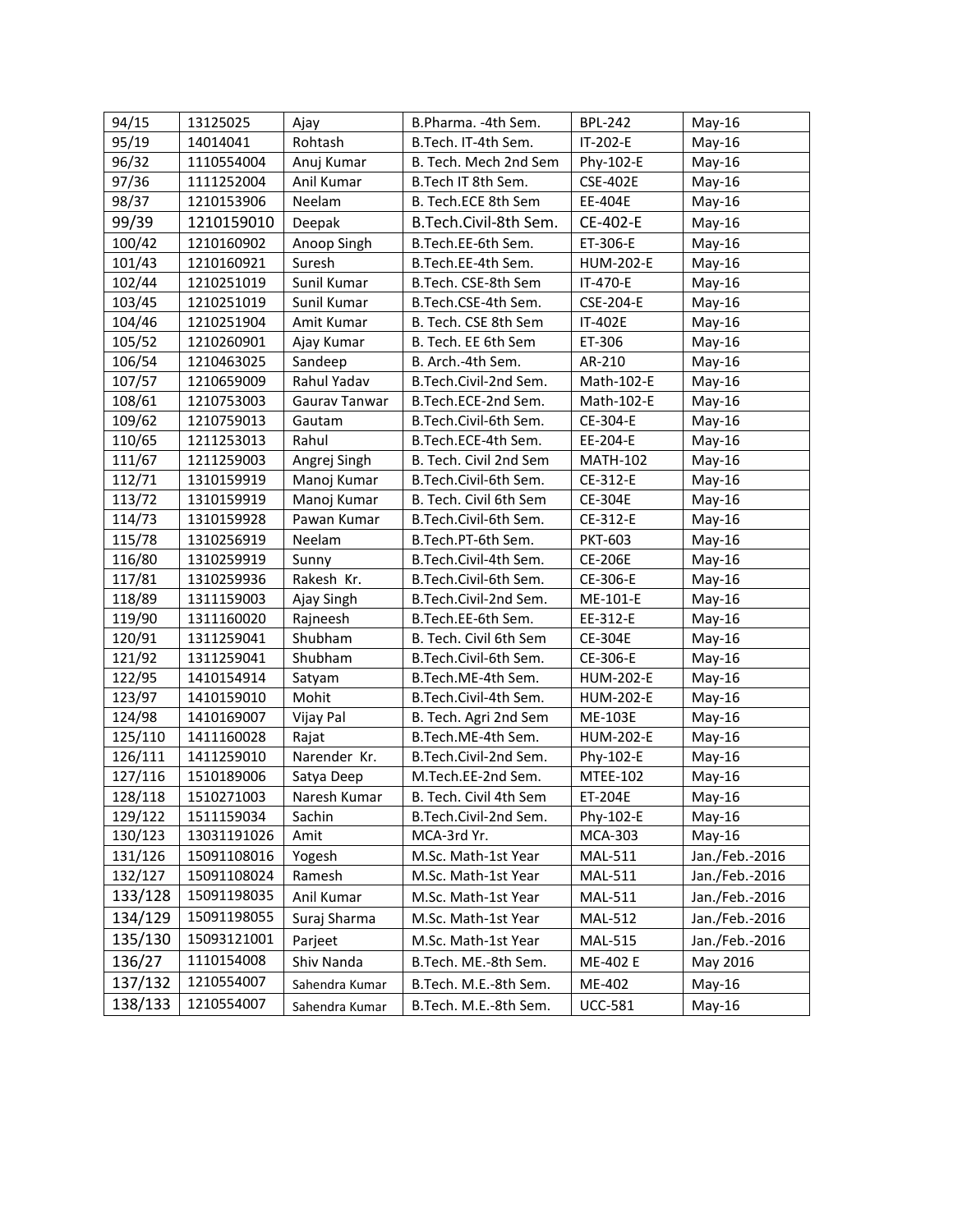In continuation of this office notification No. Conduct/16/2522-25 dated 25/5/2016 conveying decision of the Standing Committee for UMC of the following students against punishment awarded to them were considered by the Standing Committee and the following decision has been revised as mentioned against each :-

| Sr.<br>No. | Roll No.    | Name<br>of<br>Candidate | Class/ paper<br>code                                            | Session   | Date<br>of<br>the<br>convey | Punishment<br>after<br>re- |
|------------|-------------|-------------------------|-----------------------------------------------------------------|-----------|-----------------------------|----------------------------|
|            |             |                         |                                                                 |           | decision                    | consideratio               |
| 1.         | 14161019    | Tanuj<br>Vashishth      | M.Tech.<br>$3^{\text{rd}}$ .<br>Mech.<br>Sem.<br><b>MLP-735</b> | Dec.-15   | 25-05-16                    | n<br>PC                    |
| 2.         | 14013123006 | Kapil                   | $MCA-5^{th}$ sem<br>MS-32                                       | Jan. 2016 | 25-05-16                    | <b>EEC</b>                 |
| 3.         | 14161014    | Sunil                   | M.Tech.<br>$3^{\text{rd}}$ .<br>Mech.<br>Sem.<br><b>MLP-735</b> | Dec.15    | 07-06-2016                  | PC                         |
| 4.         | 1311251906  | Vishal<br>Monga         | B.Tech.<br><b>CSE</b><br>$5th$ sem, 307-<br>E                   | Dec.15    | 07-06-2016                  | PC                         |
| 5.         | 14093123020 | Jitender                | M.Sc.<br>Math<br>$3rd$ sem<br>MAL-631                           | Dec.15    | 07-06-2016                  | EEC                        |
| 6.         | 14091177004 | Sanjay<br>Kumar         | M.Sc.<br>Math<br>$3^{\text{rd}}$ sem<br><b>MAL-631</b>          | Jan.16    | 07-06-2016                  | <b>PC</b>                  |
| 7.         | 14093123027 | Surender<br>Singh       | M.Sc.<br>Math<br>$3^{\text{rd}}$ sem<br>MAL-633                 | Jan.16    | 07-06-2016                  | <b>PC</b>                  |
| 8.         | 14093123018 | Sanjay                  | M.Sc.<br>Math<br>$3rd$ sem<br>MAL-631                           | Jan.16    | 07-06-2016                  | PC                         |
| 9.         | 14091114183 | Surya kant              | M.Sc. Math<br>$3rd$ sem<br>MAL-631                              | Jan.16    | 07-06-2016                  | <b>PC</b>                  |
| 10.        | 15061114160 | Pawan<br>Kumar          | MBA $1st$ sem<br>CP-102                                         | Jan.16    | 07-06-2016                  | PC                         |
| 11.        | 14063101006 | Satya<br>Narayan        | MBA 3 <sup>rd</sup> sem.<br>CP-301                              | Jan.16    | 07-06-2016                  | EEC                        |
| 12.        | 14061191076 | Sonia                   | M.sc.<br>Math<br>$1st$ sem MAL-<br>634                          | Jan.16    | 07-06-2016                  | EEC                        |
| 13.        | 15061191071 | Ravi Kumar              | MBA 1 <sup>st</sup> sem<br>CP-103                               | Jan.16    | 07-06-2016                  | <b>PC</b>                  |
| 14.        | 15091191004 | Preeti<br>kumari        | Math<br>M.sc.<br>$1st$ sem MAL-<br>514                          | Jan.16    | 07-06-2016                  | PC                         |